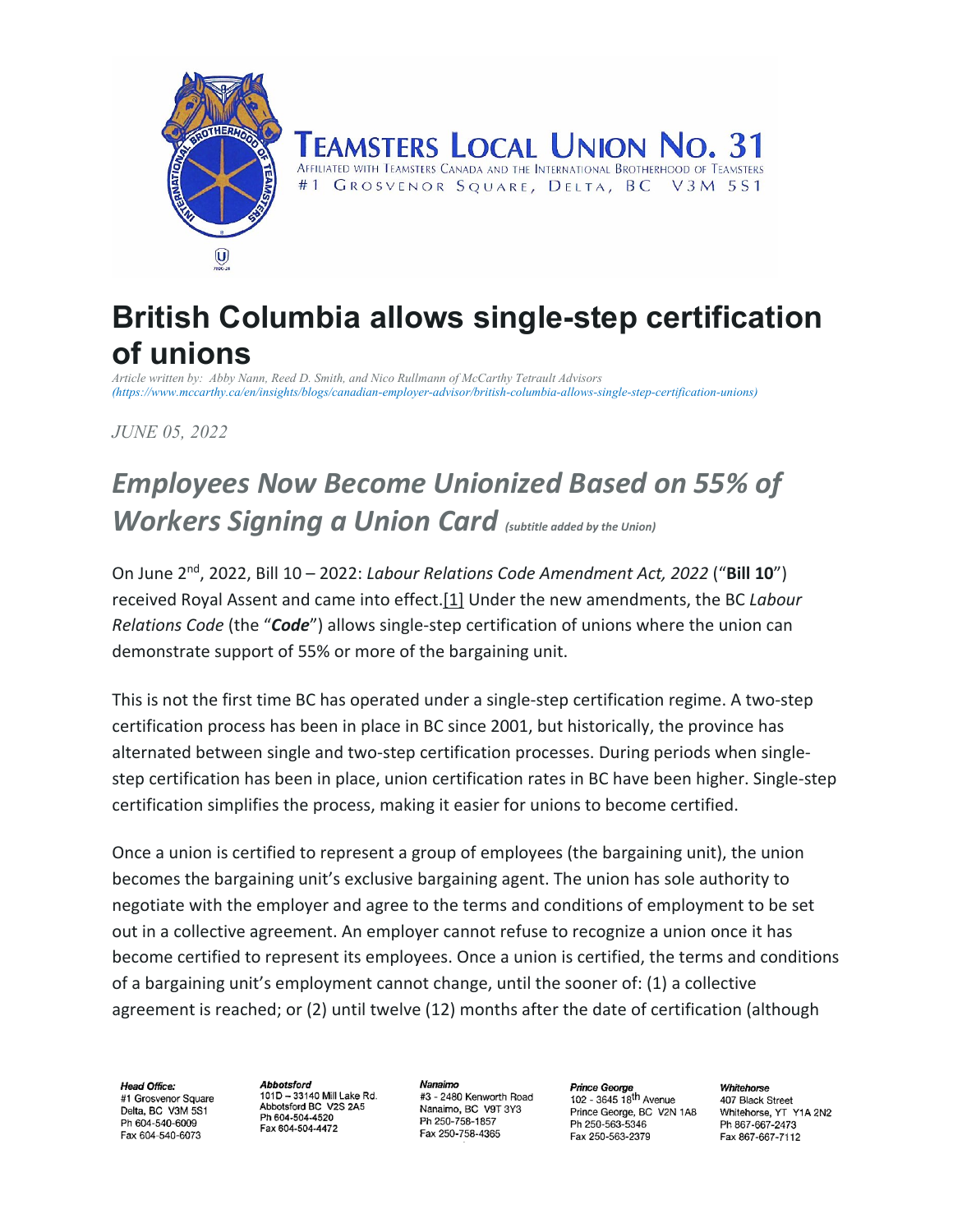employers maintain the right to suspend, transfer, lay off, discharge or otherwise discipline an employee for cause).

#### **The new single-step certification process**

Under the new regime:

- If 55% or more of employees in a workplace indicate their intent to unionize by signing union membership cards, a union will be certified and no further vote is required.
- If between 45% and 55% of employees sign union membership cards, a second step consisting of a representation (secret ballot) vote is required and a majority must vote in favour of representation by the union for certification[.\[2\]](https://www.mccarthy.ca/en/insights/blogs/canadian-employer-advisor/british-columbia-allows-single-step-certification-unions#_ftn2)

#### **Previous two-step certification process**

Under the previous two-step certification process, a union was not certified until:

- 1. **membership application:** at least 45% of employees in the proposed bargaining unit indicated their support for certification by signing union membership cards[;\[3\]](https://www.mccarthy.ca/en/insights/blogs/canadian-employer-advisor/british-columbia-allows-single-step-certification-unions#_ftn3) and
- 2. **representation (secret ballot) vote**: the majority (50% +1) of employees in the proposed bargaining unit restated their intention to unionize by secret ballot vote in favour of representation by the union[.\[4\]](https://www.mccarthy.ca/en/insights/blogs/canadian-employer-advisor/british-columbia-allows-single-step-certification-unions#_ftn4)

## **Application for certification – membership evidence and appropriate bargaining unit**

In both two-step and single-step certification processes, to apply for certification from the Labour Relations Board (the "**Board**"), a union must demonstrate that support from the employees in the proposed bargaining unit is valid and that the bargaining unit is appropriate.

In BC, valid membership evidence (union membership in good standing) consists, at minimum, of:

- •a membership card signed and dated by the employee at the time of signature; and
- •within six (6) months of the application for certification,
	- o the membership card must have been signed, or
	- $\circ$  membership dues paid to maintain active membership[.\[5\]](https://www.mccarthy.ca/en/insights/blogs/canadian-employer-advisor/british-columbia-allows-single-step-certification-unions#_ftn5)